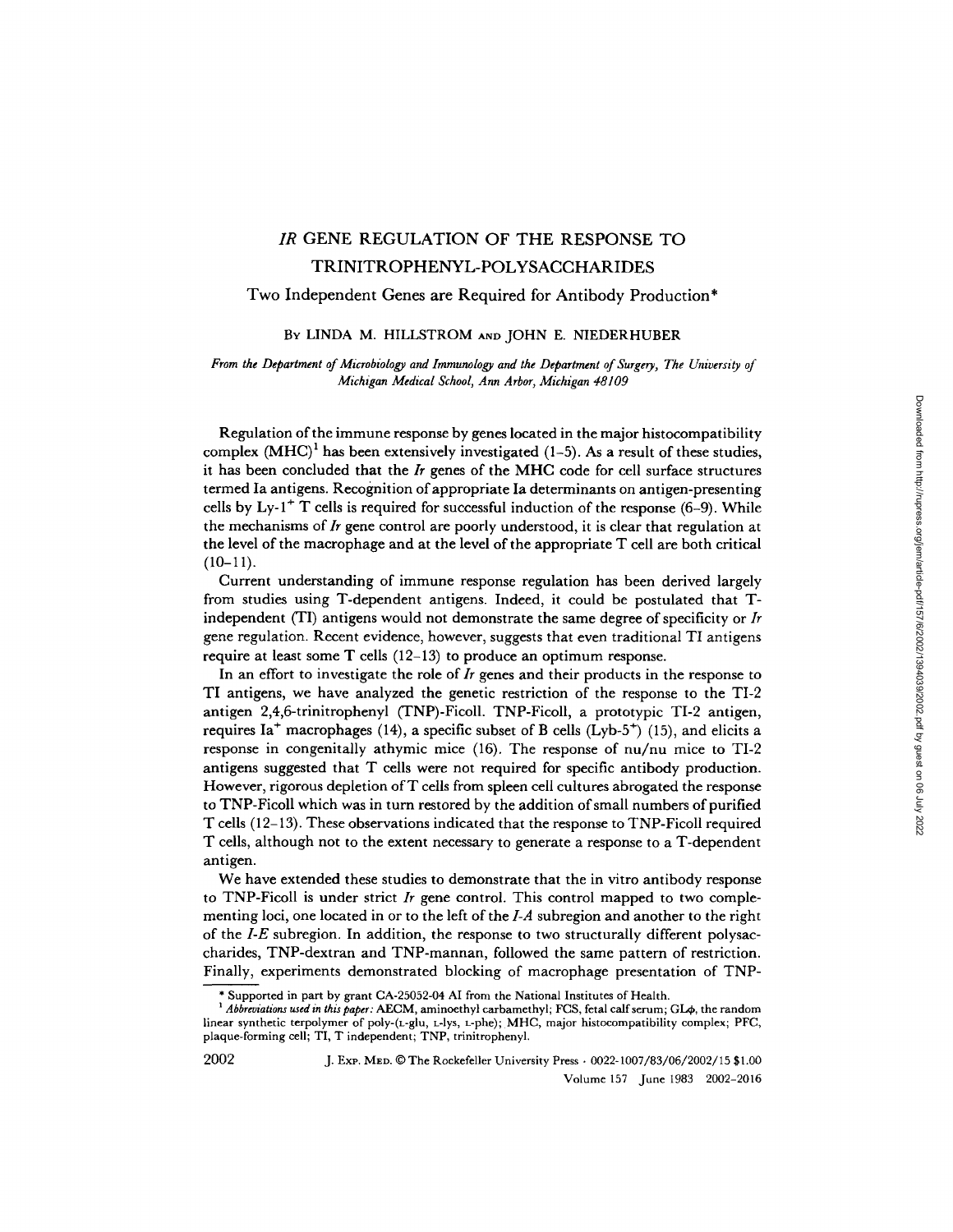Ficoll by treatment with appropriate antiserum directed against either the *I-A*  subregion of the responder haplotype or against responder alleles mapping in or to the right of *I-E.* 

### Materials and Methods

*Mice.* All mice were bred in our colony at the University of Michigan and used when 2-6 mo of age. Original breeders were obtained from The Jackson Laboratory, Bar Harbor, ME or from Dr. Donald Shreffler, Washington University, St. Louis, MO.

*Antigens.* TNP-aminoethyl carbamylmethyl (AECM)-Ficoll was obtained from Biosearch Laboratories, San Rafael, CA. Dextran B512 (mol wt 500,000) and mannan were purchased from Sigma Chemical Co., St. Louis, MO. The AECM derivative of each was prepared using the method described by Inman (17). The TNP conjugate of each was prepared according to published procedures (18). The conjugation ratios were  $TNP_{34}$ -AECM-Ficoll,  $TNP_{19}$ -AECMdextran. TNP-AECM-mannan contained  $1.75 \times 10^{-2}$  mol TNP/mg mannan.

*Antisera.* Restricted anti-Ia alloantisera were prepared as previously described (19-21). Batches of serum from several bleedings were tested in a dye exclusion microcytotoxieity assay for appropriate anti-Ia reactivity and antibody titer (21). The hybridoma cell line MKD6 (anti- $I-A<sup>d</sup>$ ) was the gift of Dr. Phillippa Marrack, National Jewish Hospital, Denver, CO. Cell lines producing monoclonal antibodies directed against specificity Ia.7 (14-4.4) and Ia. 17 (10-2.16) were obtained from the Salk Cell Distribution Center, La Jolla, CA. Batches of anti-Thy-l.2 sera were prepared by immunizing A.AKR  $(H-2^{al}, Thy-1^{a})$  mice with C3H  $(H-2^{al}, Thy-1^{b})$ thymocytes. Rabbit anti-mouse IgG serum was prepared by injecting rabbits with rabbit erythroeytes coated with mouse anti-rabbit erythrocyte hyperimmune antibodies.

Complement for antisera testing and experiments was obtained by cardiac puncture from 2 to 4-wk-old rabbits. The complement was screened against thymocytes and lymph node cells for natural cytotoxicity and only batches with  $\leq 5\%$  natural cytotoxicity were used.

*Cell Culture Conditions.* Single-cell suspensions of individual spleens were prepared and seeded at  $4 \times 10^6$  lymphocytes per well (four wells per condition) in Mishell-Dutton culture medium (22) with 10% Reheis fetal calf serum (FCS) (Reheis Chemical Co., Phoenix, AZ). Cultures were established for Costar 24-well plates (Costar, Data Packaging, Cambridge, MA). Antigen was added at a final concentration of 0.1  $\mu$ g/ml TNP-Ficoll in a final volume of 2 ml per well. Plates were incubated for 4 d at 37°C, 7% CO2.

In experiments involving cell separations, cells were added at the concentrations indicated. Purified cell populations were obtained using previously published procedures (23, 24). Briefly, spleen cells were allowed to adhere to plastic petri dishes (Falcon Labware, Oxnard, CA) for 2.5 h. Nonadherent cells were decanted, the adherent cells washed with Mishell-Dutton medium with 10% FCS, and treated with appropriate dilutions of anti-Thy-l.2 serum, rabbit anti-mouse IgG serum, and complement. Surviving cells were treated with mitomycin C, washed, and treated with blocking antisera for 30 min. The anti-Ia-bioeked purified macrophages were harvested with cold EDTA and gentle scraping with a rubber policeman.

Macrophage-depleted spleen cells were prepared by repeated incubation of cells with carbonyl iron powder (Atomergic Chemetals Corp., Plainview, NY) and removal of phagocytic cells with a strong magnet. Cells incorporating latex particles and having morphologic characteristics of macrophages comprised <1% of this remaining cell population. Total cell loss with this procedure was 40-50%, but no difference in the T cell to B cell ratio could be discerned.

*Local Hemolysis in Gel.* TNP-specific IgM antibody-producing cells were assayed on day four of the culture period by a modified Jerne technique (25, 26). Sheep erythrocytes were lightly conjugated with TNP and used to determine the number of direct plaque-forming cells (PFC) (27). >90% of PFC were inhibited by  $10^{-2}$  M TNP-lysine. Results were corrected for background PFC using unhaptenated sheep erythrocytes (28).

*Statistical Analysis.* Data was analyzed with the MIDAS program of the Michigan Terminal System with the assistance of the Statistical Research Laboratory, The University of Michigan.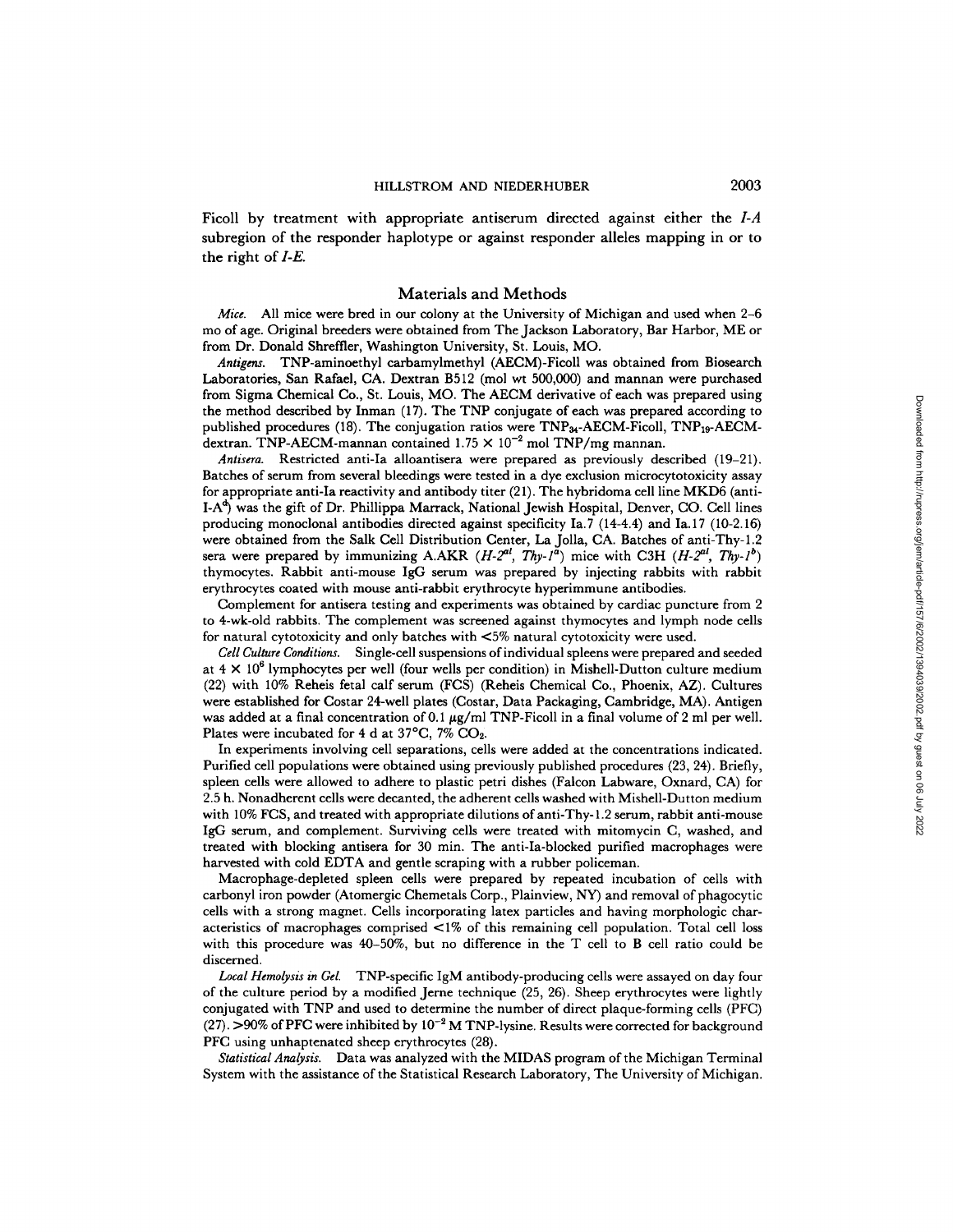## Results

Studies of the primary immune response to TNP-Ficoll demonstrated a haplotypedependent variation of the in vitro antibody response. To investigate this variation, five congenic strains of mice were challenged with optimum doses of TNP-FicoI1. The results of these experiments are shown in Table I. Whole spleen cultures of each strain were incubated with 0.1  $\mu$ g/ml TNP-Ficoll and assayed for TNP-specific IgM-PFC on day four. The range of responses between haplotypes was quite large, and the relative differences were consistent throughout all experiments.  $B10.S(H-2^*)$  mice gave very high responses  $(8,405 \pm 1,303$  PFC/culture) when compared with other strains tested. B10.D2( $H-2^d$ ; 2,666  $\pm$  942 PFC/culture), B10.A( $H-2^d$ ; 2,285  $\pm$  624 PFC/culture), and B10.BR( $H-2$ <sup>k</sup>; 2,129  $\pm$  988 PFC/culture) responses were higher than the B10( $H-2^b$ ; 1,276  $\pm$  560 PFC/culture) response, but were significantly lower than the B 10.S response. Because the strains tested have identical genetic backgrounds and differ only in their *H-2* regions, the different levels of TNP response could be attributed to a gene or genes located in the *H-2* complex.

*Mapping of Control.* To further investigate the I region control of this response, intra-I region recombinant mouse strains were tested for their response to TNP-Ficoll. Recombinants were selected to localize the control to specific I subregions. The results of these experiments are shown in Fig. 1. At least seven mice of each haplotype were individually tested to ascertain the statistical significance of differences observed. As noted,  $H-2^{g2}$  mice always gave the highest response and were therefore included in each experiment as a control. To statistically compare results of individual experiments, results are expressed as percent of high responder D2.GD mice normalized to 1,000 PFC/culture. The mean PFC/culture response of 23 D2.GD mice tested individually was  $4,541 \pm 1,046$  PFC/culture. Comparison of the various congenic recombinant strains indicated that two loci were involved, one in or to the left of the *I-A* subregion and the other in or to the right of the *I-E* subregion.

Determination of the left hand locus of control was based on responses of recombinant strains whose crossover position was between the *I-A* and *I-B* subregions. Challenge of the B10 strain *(bbbbb)* resulted in a low response averaging  $170 \pm 33$ PFC/culture, whereas strain B10.A(4R) *(kbbbb)* produced a significantly higher response of  $503 \pm 90$  PFC/culture. Since these strains differed only in or to the left of the *I-A* subregion, their responses suggested an *H-2K* or *I-A* subregion contribution to the response. The role of an *H-2K* or *I-A* subregion product in the TNP-Ficoll response was further demonstrated by comparing B10.GD (845  $\pm$  110 PFC/culture) mice with either of its parental haplotypes  $H-2^d$  (ddddd; 247  $\pm$  45 PFC/culture) or  $H-2^b$  (bbbbb;

| TABLE I                                                     |
|-------------------------------------------------------------|
| H-2 Control of the In Vitro Antibody Response to TNP-Ficoll |

| Strain        | $H2 I$ region | Number of<br>mice tested | Mean IgM<br>PFC/culture<br>$\pm$ SEM |
|---------------|---------------|--------------------------|--------------------------------------|
| <b>B10.S</b>  | <b>SSSSS</b>  | 5                        | $8,405 \pm 1,303$                    |
| <b>B10.D2</b> | ddddd         | 5                        | $2,666 \pm 942$                      |
| <b>B10.A</b>  | kkkkk         | 5                        | $2,285 \pm 624$                      |
| <b>B10.BR</b> | kkkkk         | 5                        | $2,129 \pm 988$                      |
| <b>B10</b>    | bbbbb         | 5                        | $1,276 \pm 560$                      |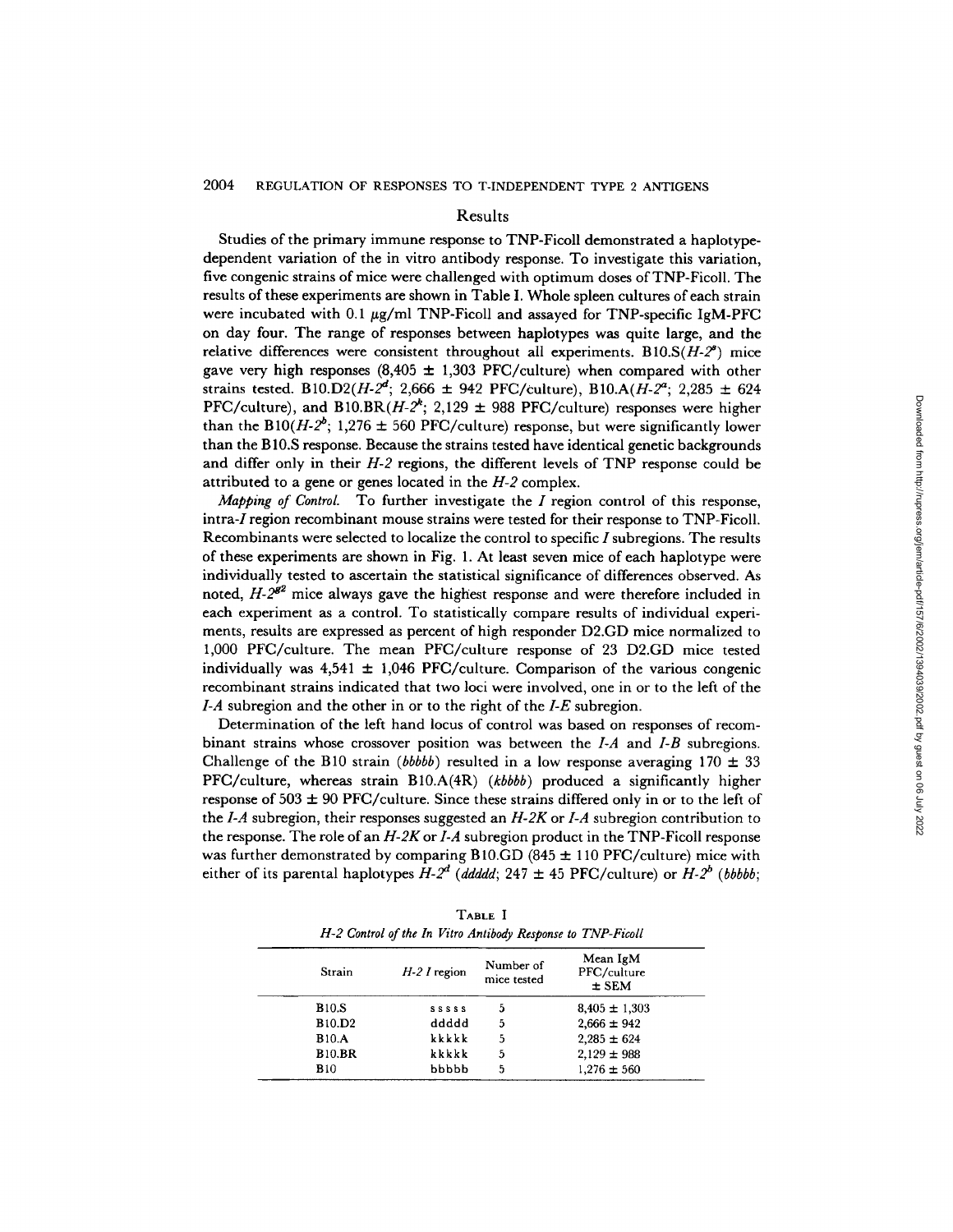#### HILLSTROM AND NIEDERHUBER



FIG. 1. Strain distribution of the primary in vitro antibody response to TNP-Ficoll. Quadruplicate wells of  $4 \times 10^6$  normal spleen cells from individual mice were challenged with 0.1  $\mu$ g/ml TNP-Ficoll and assayed on day four for TNP-specific IgM-PFC. Data for each experiment was normalized to a high responder (D2.GD) response of 1,000 PFC/cuhure of four pooled wells. Each bar represents the mean  $\pm$  SEM of responses of indicated numbers of individual mice.

170 \_\_. 33 PFC/cuhure). A third pair of congenic mice BI0.BASR1 *(kssss)* and B10.S (ssss) confirmed our observations with responses of 290  $\pm$  60 and 810  $\pm$  95 PFC/ culture, respectively. These results clearly mapped the control of the antibody response in or to the left of the *I-A* subregion, with d and s as high responder alleles. Responses of the B10.A(4R) and B10.BASR1 recomhinants demonstrated that the presence of the k allele at this locus produced an intermediate response.

Responses of two additional recombinant strains implicated a second area of control located in or to the right of the *I-E* subregion. Comparison of responses of B10.S (810  $\pm$  95 PFC/culture) and B10.S(9R) *(sskkd;* 115  $\pm$  30 PFC/culture) indicated that a recombination to the right of the *I-B* subregion significantly reduced the ability to respond to TNP-Ficoll. The response of the B10.HTT *(ssskk;*  $236 \pm 51$  PFC/culture) further localized the right hand region of control in or to the right of the *I-E* subregion.

To ensure that this observed variation in response was not either a dose dependent or a kinetic phenomenon, high responder and low responder spleen cells were challenged with increasing doses of the antigen TNP-Ficoll (Fig. 2) or assayed over a period of 6 d (Fig. 3). The dose response curves shown in Fig. 2 clearly illustrate that the high responder haplotype produces significantly more PFC per culture over a large range of antigen doses than the low responder haplotype under identical conditions. Similarly, Fig. 3 demonstrates that the high responder and low responder phenotypes are expressed throughout the culture period.

*Investigation of Complementing Genes.* To confirm the evidence that two separate, complementing loci control the response to TNP-Ficoll,  $F_1$  hybrids were bred and tested for their ability to respond to the antigen. Strains were chosen either to contain the known high responder recombinant haplotypes or to test combinations of complementing alleles that were not available to us as recombinant strains. The results of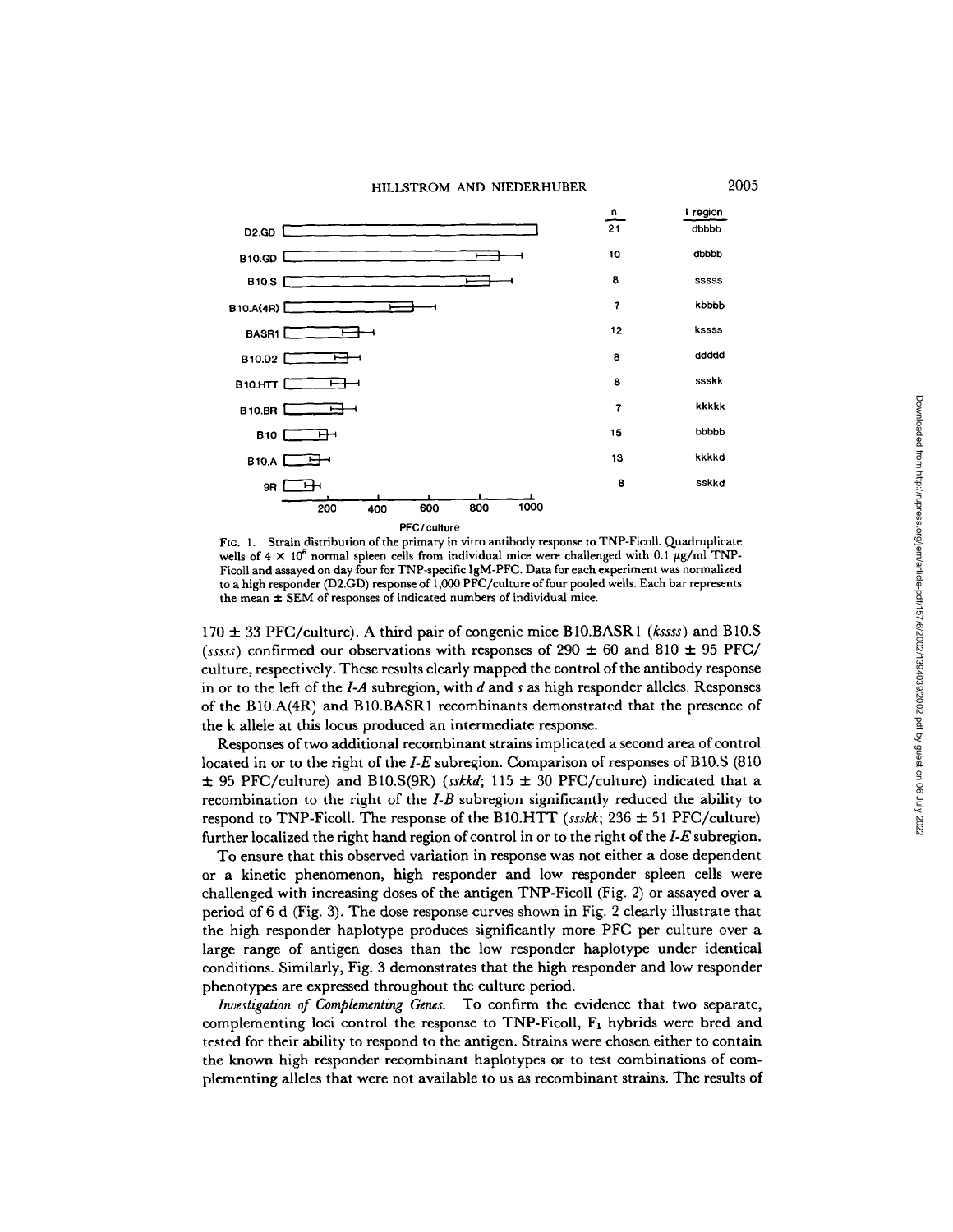

F1G. 2. The in vitro IgM-PFC response of high responder (D2.GD) or low responder [B10.S(9R)]<br>spleen cells to increasing doses of TNP-Ficoll. Quadruplicate wells of 4 × 10<sup>6</sup> normal spleen cells from each strain were challenged with indicated doses of TNP-Ficoll and assayed on day four for TNP-specific IgM-PFC.



FIG. 3. Responses of high responder (D2.GD) or low responder (B10.HTT) spleen cells over a range of culture periods. Quadruplicate wells of  $4 \times 10^6$  normal spleen cells from each strain were challenged with 0.1  $\mu$ g/ml TNP-Ficoll and assayed on indicated days for TNP-specific IgM-PFC.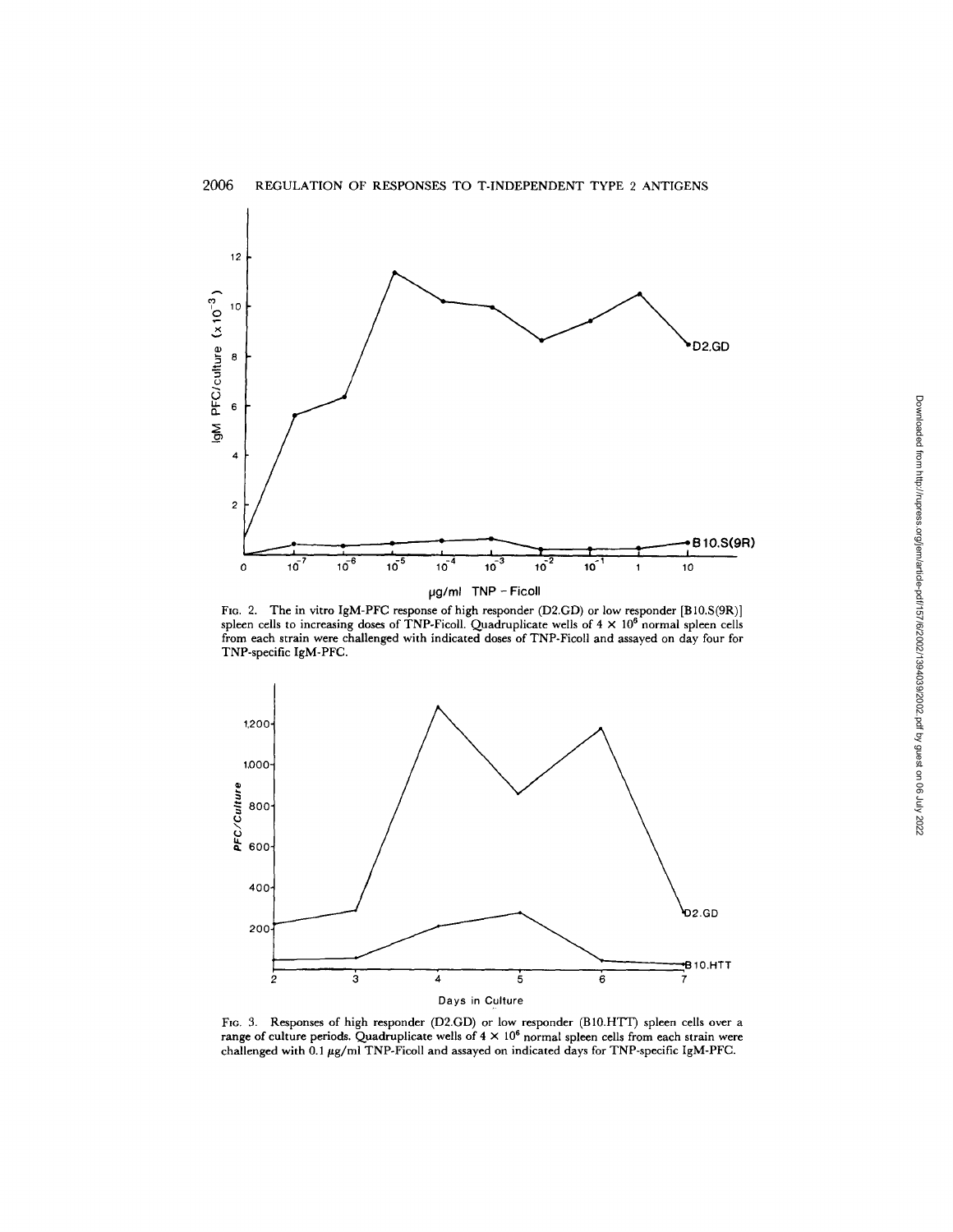

#### PFCICULTURE

FIG. 4. Primary in vitro antibody responses of parental and F<sub>1</sub> hybrid animals to TNP-Ficoll. Quadruplicate wells of  $4 \times 10^8$  normal spleen cells from individual mice were challenged with 0.1 ug/ml TNP-Ficoll and assayed on day four for TNP-specific IgM-PFC. Data for each experiment was normalized to a high responder (D2.GD) response of 1,000 PFC/cuhure of four pooled wells. Each bar represents the mean  $\pm$  SEM of responses of at least six individual mice.

the  $F_1$  tests, along with parental responses, are shown in Fig. 4. The (B10  $\times$  B10.A) $F_1$ is similar to the recombinant B 10.A(4R) *(kbbbb)* in that it obtains the high responder  $K^k$  *I-A*<sup>k</sup> alleles from the B10.A parent and a complementing b allele to the right of the *I-E* subregion. This hybrid gives a response (512  $\pm$  14 PFC/culture) that is equivalent to the recombinant B10.A(4R) response (503  $\pm$  90 PFC/culture) and higher than the parental responses combined (170  $\pm$  33 and 141  $\pm$  36 PFC/culture). Studies of the B10.GD-like hybrid (B10  $\times$  B10.D2)F<sub>1</sub> suggest a similar complementation between the high responder  $d$  allele at the left hand locus and the  $b$  allele at the right hand locus of control. Response of the recombinant B10.GD (845  $\pm$  10 PFC/culture) was higher than that of the  $F_1$  hybrid (458  $\pm$  43 PFC/culture).

The (B10  $\times$  B10.HTT)F<sub>1</sub> hybrid represents one combination of alleles that was not available to us in a recombinant haplotype. Analysis of earlier congenic and recombinant strain responses indicated that the s allele on the left and the b allele to the right resulted in high responder status in various combinations tested, and therefore should be able to complement when combined in an  $F_1$ . The high response of (B10)  $\times$  B10.HTT) $F_1$  mice confirmed the two-gene complementation model as predicted by experiments using intra-I region recombinants. Finally, the low response of the  $[B10.S(9R) \times B10.D2]F_1$  confirmed the low responder status of the  $K^s$ ,  $I-A^s$ ,  $I-E^d-D^d$ combination, and demonstrated that the intermediate to high response of the  $F_1$ hybrids used in these experiments was not due to an additive effect of the parental strains, but the result of a complementation unique to the  $F_1$  itself.

To investigate the contribution of genes outside the *H-2* region to the response to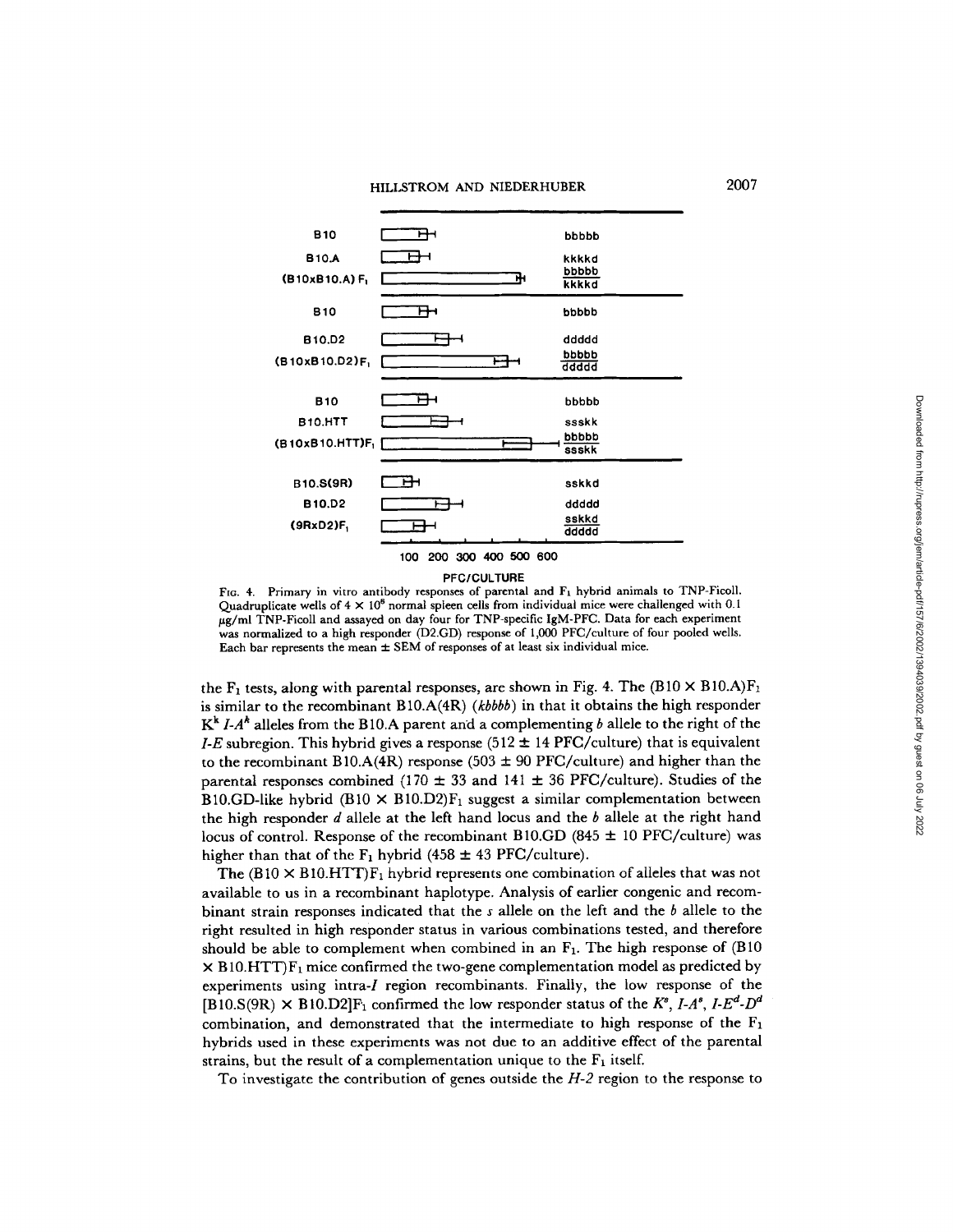TNP-Ficoll, responses of the B 10.GD and D2.GD strains were compared. These strains are genetically identical at the *H-2* region but differ in their background genes  $(C57B1/10$  vs. DBA). The differences seen were not significantly different  $(P > 0.2)$ using the paired  $t$  statistic, suggesting that the background contributes little effect. Experiments are in progress to further explore this question.

*Evaluation of TNP-dextran Response.* To ascertain whether two-gene complementation was unique to the TNP-Ficoll response, or was a characteristic of TI-2 antigens, TNP was coupled to dextran B512 (polyglucose). The TNP-dextran response has been shown to require  $Ia^+$  macrophages (12), is absent in mice lacking  $Lvb-5^+$  B cells, and is much less dependent upon T cells than conventional thymic-dependent antigens (29). Therefore, TNP-dextran is typical of TI-2 antigens. Results of these experiments are seen in Fig. 5. The responses of various haplotypes to TNP-Ficoll and TNPdextran were comparable. As was seen in the response to TNP-FicoI1, the D2.GD and B10.GD recombinant strains were consistently high responders, with the mean response of 24 individual D2.GD mice of 2,693  $\pm$  292 PFC/culture. Preliminary studies of the B10.S strain in response to TNP-dextran showed a lower average number of PFC/culture (333  $\pm$  14,  $n = 2$ ) than in response to TNP-Ficoll (810  $\pm$  95 PFC/culture). Although the magnitude of the B10.S response to TNP-dextran is lower, its ranking among all strains tested is consistent with its assignment as a high



FIG. 5. Strain distribution of the primary in vitro antibody response to TNP-dextran. Quadruplicate wells of  $4 \times 10^6$  normal spleen cells from individual mice were challenged with  $10^{-6}$  µg/ml TNP-dextran and assayed on day four for TNP-specific IgM-PFC. Data for each experiment was normalized to a high responder (D2.GD) response of 1,000 PFC/euhure of four pooled wells. Each bar represents the mean  $\pm$  SEM of responses of indicated numbers of individual mice.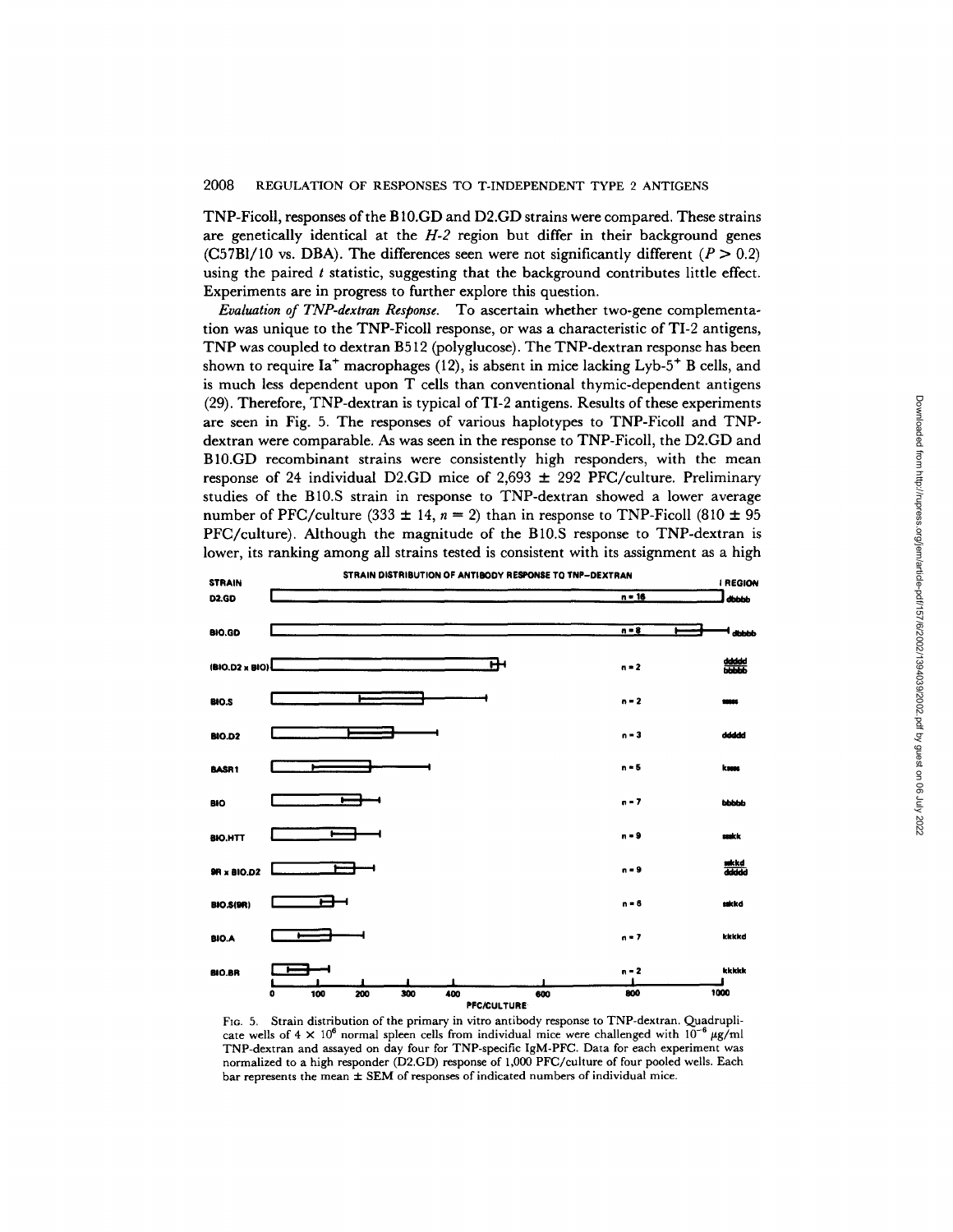responder haplotype in response to TNP-FicolI. Comparison of the remaining low responder strains demonstrates a pattern nearly identical to that of TNP-FicolI.

In addition, responses of the recombinant strains used to map the TNP-Ficoll *Ir*  gene control loci indicated that the control of the response to TNP-dextran mapped to the same areas. B10.GD mice produced an average of 955  $\pm$  59 PFC/culture, whereas its parental haplotypes B10 and B10.D2 produced 196  $\pm$  40 and 267  $\pm$  100 PFC/culture, respectively, indicating K or *LA* contribution to the response to TNPdextran. Comparison of the B10.S (333  $\pm$  140 PFC/culture) and the B10.S(9R) (135 ± 30 PFC/eulture) suggested a region of control located to the right of the *I-E*  subregion, as was seen in the response to TNP-FicolI. The high response of the (B10  $\times$  B10.D2)F<sub>1</sub> hybrid (501  $\pm$  16 PFC/culture) demonstrated that the two areas of control were able to complement to produce a high responder phenotype. Taken together, these observations strongly suggested that the *Ir* gene control of responses to TNP-dextran and TNP-Ficoll mapped to the same or closely linked loci. Not only were the same subregions involved in control of the anti-dextran response, but an identical pattern of high and low responder alleles was required. Preliminary experiments with a third TNP-conjugated polysaccharide, TNP-mannan, appear to be similar (data not presented).

*Blocking the Response with Anti-I-A Antisera.* Previous studies have shown that immune responses under specific *Ir* gene control are haplotype restricted in that (responder  $\times$  nonresponder) $F_1$  hybrids can be inhibited by antiserum directed toward responder determinants, but not by serum directed toward nonresponder molecules (30). These results were interpreted to indicate a relationship between cell surface Ia antigens and *Ir* gene control. To determine if the *Ir* gene restriction observed in the TNP-Ficoll system was comparable to that of established antigen systems, and to determine if this restriction is expressed at the level of the antigen-presenting cell, splenic macrophages were purified, treated with anti-Ia antisera without complement, and added to purified populations of syngeneic T and B cells. These cultures were incubated with  $0.1 \,\mu$ g/ml TNP-Ficoll, and assayed on day four for TNP-specific PFC. The results of one such experiment are shown in Fig. 6. B10.S macrophages were purified, treated with appropriate (B10.A  $\times$  A.TL) anti-HTT (anti-I-A<sup>s</sup>, B<sup>s</sup>, J<sup>s</sup>), or inappropriate A.TH anti-A.TL (anti-Ia $^k$ ) antisera, washed, and added to macrophagedepleted B 10.S spleen cells. The PFC response was almost completely abrogated at all doses of macrophages treated with the appropriate antiserum, but gave a typical TNP-Ficoll dose curve when macrophages were treated with the inappropriate antiserum.

This experiment was repeated using the high responder recombinant D2.GD and monoelonal antibodies (Fig. 7). Splenic macrophages were blocked with the appropriate monoclonal MKD6 (anti-I-A<sup> $d$ </sup>) or inappropriate monoclonal antibody 10-2.16 (anti-Ia. 17), washed, and combined with syngeneic T and B cells.

These results demonstrate that the pretreatment of macrophages with antibodies specific for the  $I-A$  subregion *(anti-I-A<sup>d</sup>* monoclonal) or antiserum directed only at specificities to the right of  $H-2K$  (B10  $\times$  A.TL anti-HTT) was sufficient to block antigen presentation, and suggests that the left-hand locus of control maps specifically to the *I-A* subregion.

Experiments were also designed to determine the effect of antibodies directed against Ia antigens encoded in the right-hand area *of lr* gene control. B 10.A(3R) (H-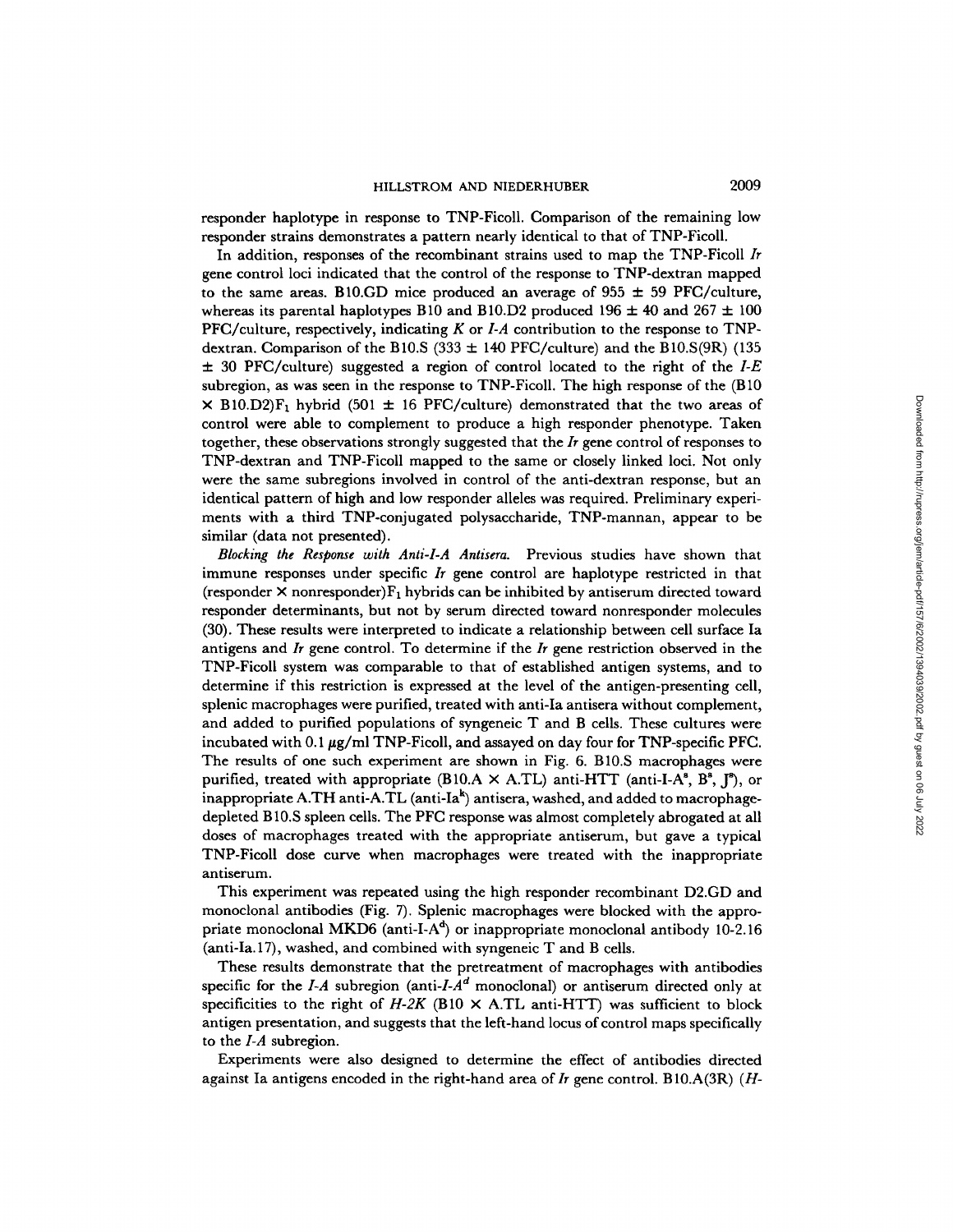

FIG. 6. Primary in vitro antibody response to TNP-Ficoll when B10.S splenic macrophages (m $\phi$ ) were briefly treated with anti-Ia alloantisera without complement. Adherent spleen cells were depleted of T and B cells, mitomycin-C treated, treated with alloantiserum, washed and added to  $4 \times 10^6$  syngeneic macrophage-depleted cells and antigen. TNP-specific IgM-PFC were determined on a pooled sample of four cultures on day four.

 $2^{2}$  mice were challenged with cells from the C57B1/6  $(H-2^b)$  strain to produce an anti- $E^b$ ,  $C^b$ ,  $S^b$ ,  $D^b$  alloantiserum. Pretreatment of splenic macrophages with this antiserum inhibited the TNP-Ficoll response by 68-77% in three experiments, whereas alloantiserum directed against inappropriate haplotypes in or to the right of *I-E* had no effect. Representative results are shown in Fig. 7. The ability of this serum to block antigen presentation supports the existence of an *Ir* gene located in or to the right of the *I-E* subregion that controls the response to TNP-Ficoll.

Fig. 8 illustrates that the binding of antibody to the macrophage surface does not inhibit the response to TNP-Ficoll. Macrophages from the complementing hybrid  $(B10 \times B10.D2)F_1$  were purified, pretreated with antiserum directed against either the responder gene products  $(I-A^d, I-E^b, D^b)$  or nonresponder products  $(I-A^b, I-E^k, C^d,$  $S^d$ ,  $D^d$ ), and added to syngeneic T-B cells. The macrophages pretreated with antibodies specific for nonresponder determinants could support the response of the  $F_1$  T and B cells, but blocking with antibodies that recognized determinants involved in the response significantly reduced the macrophage's ability to present antigen.

## **Discussion**

The experiments presented demonstrate that the primary in vitro antibody response to TNP-Ficoll is under H-2-restricted  $\bar{I}r$  gene control. Using congenic intra- $H-2$ recombinant strains, it was determined that the TNP-Ficoll response required two complementing genes. One gene controlling the response mapped in or to the left of the *I-A* subregion with high responder alleles being s, d, and k. A second subregion of control was localized in or to the right of the *I-E* subregion by the low response of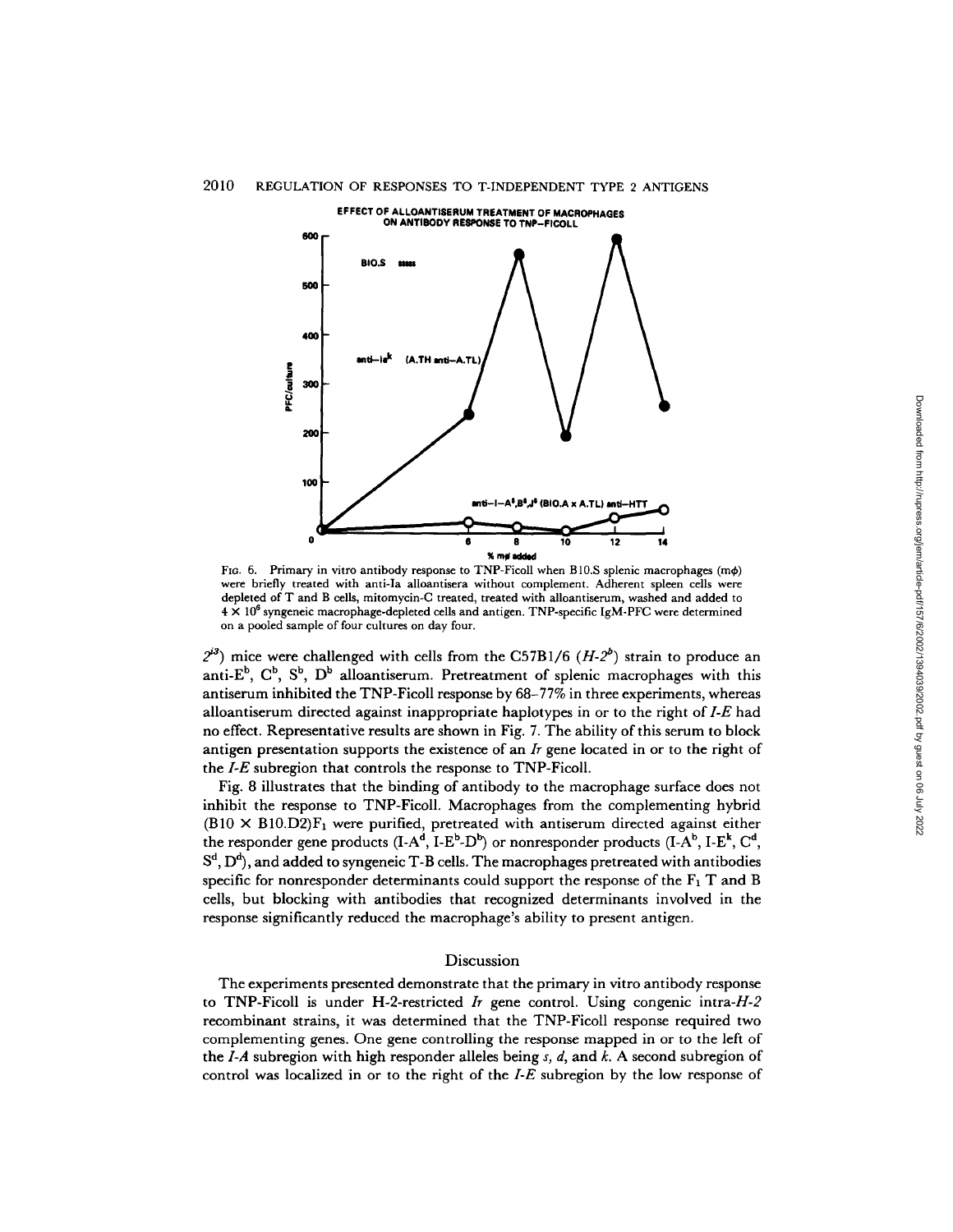HILLSTROM AND NIEDERHUBER 2011



FIG. 7. Effect of monoclonal anti-I-A antibody and alloanti- $E^b$ ,  $C^b$ ,  $S^b$ ,  $D^b$  blocking treatment of D2.GD macrophages (m $\phi$ ) on the subsequent interaction of these macrophages with T-B cells. Inappropriate anti-Ia.17 (10-2.16), appropriate anti-I-A<sup>d</sup> (MKD6), or alloantiserum B10.A(3R) anti-C57B1/6 antibodies were used without complement to pretreat splenic macrophages before culture with  $4 \times 10^6$  syngeneic T and B cells and 0.1  $\mu$ g/ml TNP-Ficoll. TNP-specific IgM-PFC were determined on a pooled sample of three wells on day four.



FIG. 8. Primary in vitro antibody response to TNP-Ficoll when macrophages are briefly pretreated with anti-Ia antibodies directed against responder  $(I-A<sup>d</sup>, I-E<sup>b</sup>-D<sup>b</sup>)$  gene products or nonresponder products (I-A<sup>b</sup>, I-E<sup>k</sup>, C<sup>d</sup>, S<sup>d</sup>, D<sup>d</sup>) present on responder (B10  $\times$  B10.D2)F<sub>1</sub> cells. TNP-specific IgM-PFC were determined on a pooled sample of three wells on day four.

B10.HTT, and required  $b$  or  $s$  alleles to produce a high response. High responder alleles at both subregions were necessary for a high responder phenotype.

The cooperation between responder alleles appeared to be a true complementation similar to that required for the GL $\phi$  response (31). In the TNP-Ficoll response, complementing *Ir* gene control was confirmed by crossing low responder strains with a single high responder allele at one locus with strains possessing a high responder allele at the other complementing subregion. These results illustrated that high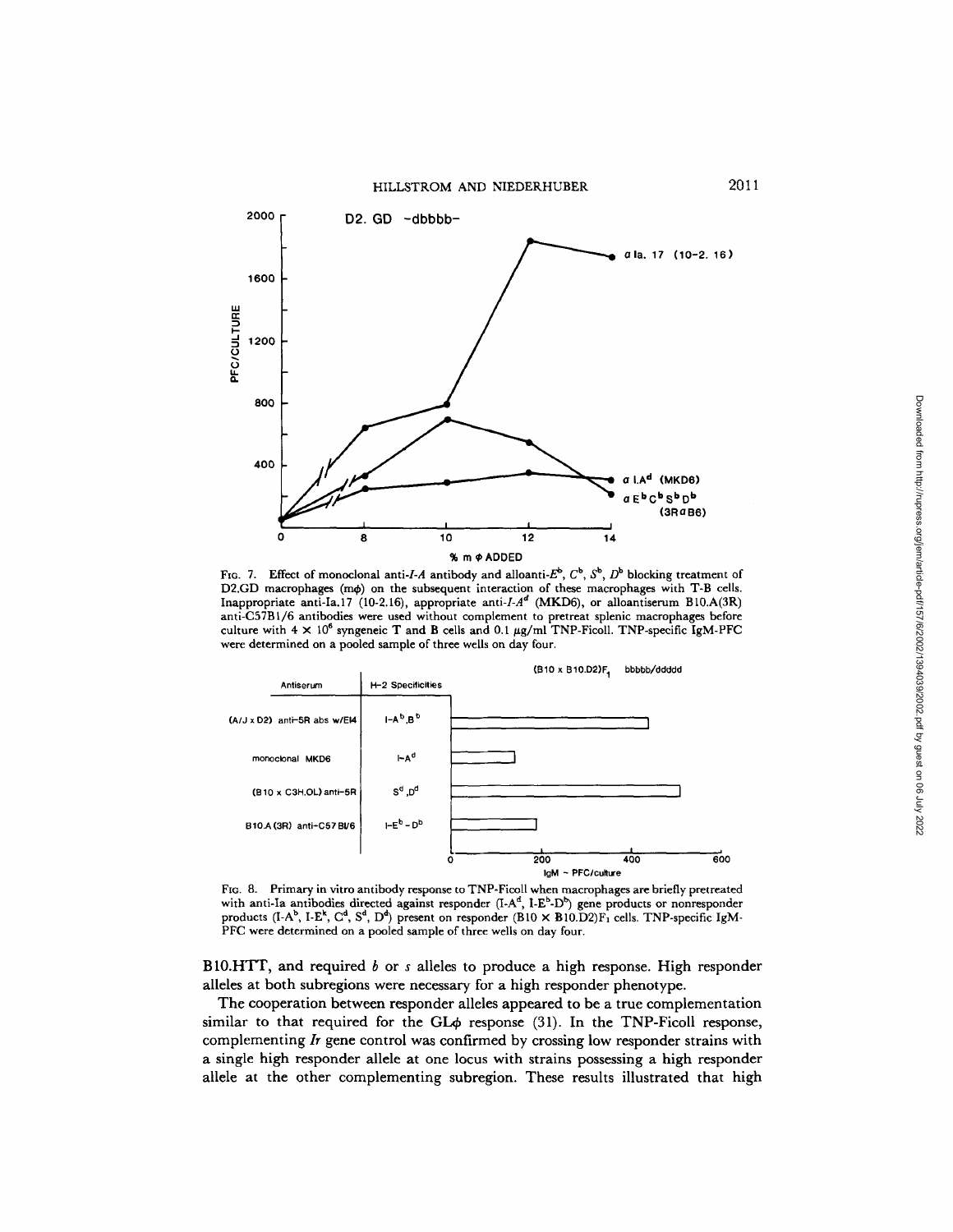responder recombinant haplotypes could be duplicated in  $F_1$  hybrid animals, and indicated that there were two dominant *Ir* genes that functioned either in the *cis* or *trans* position. While low responder strains were not nonresponders, the results supported the conclusion that the high response in the  $F_1$  hybrids was the result of a complementation unique to the  $F_1$  itself, and not an additive effect of two independent genes.

Initially, the TNP-Ficoll response appeared similar to that of  $GL_{\Phi}$ , the random linear synthetic terpolymer of poly-(L-glu, L-Iys; L-phe), where a gene mapping to *I-A*  encoded the  $\beta$  chain of the Ia molecule, and a second gene located in *I-E* coded for the complementing  $E_a$  chain (32). The high response to GL $\phi$  was determined by the ability to express a functional complemented product on the cell surface. In the TNP-Ficoll system, however, the high responder alleles in the right-hand region of control (s and b) have not been shown to express functional  $E_{\alpha}$  chains (32). In addition, serologic analysis of alloantisera have not detected Ia determinants of the  $b$  and s haplotypes that map to the  $I-E$  or  $I-C$  subregion (20). Thus, it was difficult to implicate the I-E/C subregions in the control of the TNP-Ficoll response. It should also be noted that high responses could be obtained in appropriate  $F_1$  hybrids despite the presence of a functional I-E product (33).

Relevant to a discussion of these results is the observation that the B10.GD  $(H-2^{g2})$ strain, used in our experiments, contains an intragenic recombination in the sequence coding for the  $A_e$  chain (34). We mention this point in relation to the observation that the B 10.GD mice responded much better than predicted by providing the responder d and b alleles in *trans* configuration in the  $(B10 \times B10,D_2)F_1$  hybrid. This difference in response when responder alleles were presented in *cis* and *trans* positions was unique to the *d-b* pair and not observed with the *k-b* or *s-b* alleles. Whether the presence of this intragenic recombination in B10.GD is related to the higher response to TNP-Ficoll will require further exploration.

As an extension of the *Ir* gene mapping studies, experiments were conducted in which purified splenic macrophages were briefly pretreated with antiserum directed against the specific  $I$  subregions involved in the response to TNP-Ficoll. Inhibition of antigen presentation with specific anti-Ia antibodies confirmed our assignment of *Ir*  genes for this response and argues against any contribution of *H-2K-linked* genes in its control. In addition, the inhibition demonstrated that the products of these *Ir* genes are expressed on the cell surface and participate in the cell interactions involved in the response to TNP-FicoI1. The experiment presented in Fig. 6 illustrated that blocking of B10.S macrophages with  $(B10 \times A.\text{TL})$  anti-HTT serum, which recognizes the left side of the  $I^s$  region, resulted in complete loss of the TNP-Ficoll response. Similarly, when D2.GD macrophages were blocked with MKD6 monoclonal antibodies specific for  $I-A^d$  determinants (Fig. 7) the response was against inhibited.

These results confirm the involvement of the *I-A* subregion in the generation of a functional *Ir* gene product for the response to TNP-FicoI1. Localization of the right hand region of control is proving more difficult due to the lack of known Ia antigenic determinants that map to this area in the b or s haplotypes and the subsequent lack of specific alloantiserum or monoclonal antibodies directed against these regions. Experiments in which macrophages were pretreated with a broadly specific alloantiserum, B10.A(3R) anti-C57B1/6 (anti-E<sup>b</sup>, C<sup>b</sup>, S<sup>b</sup>, D<sup>b</sup>), however, showed this antiserum to be very effective in blocking antigen presentation (Fig. 7). These results indicated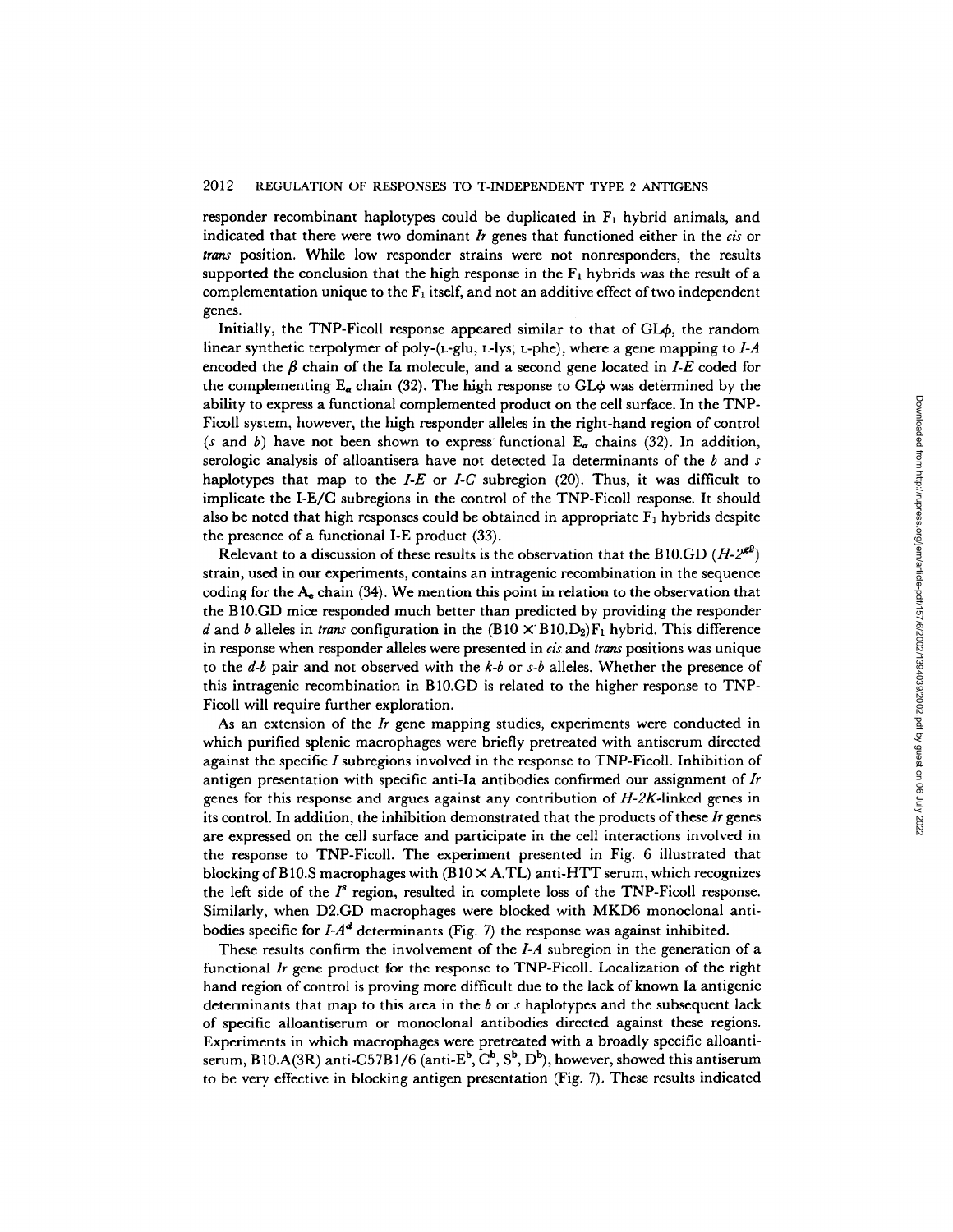that a gene product coded for by a gene in or to the right of *I-E* was required to participate in the response to TNP-FicolI. Furthermore, the inhibition of antigen presentation by antiserum directed against the products of either subregion involved in the response strongly suggest that products from both subregions must be expressed on the cell surface to produce an immune response to TNP-FicolI. Efforts to produce more specific probes for localization of the second *Ir* gene and investigation of the nature of its product are currently in progress.

Recent observations in our laboratory suggest an interesting possibility for the location of the right hand area of control in the TNP-Ficoll response. These preliminary experiments indicate that the second gene controlling the TNP-Ficoll response actually maps to the right of S and close to *H-2D.* These observations are interesting in light of those reported by Berzofsky et al. (35). These investigators have demonstrated that the genetic control of the antibody response to equine myoglobin also mapped to two complementing *Ir* genes, one in *I-A* and a second in *H-2D.* Their conclusion was reached by recombinant analysis and confirmed by testing a strain bearing a mutation in the  $H$ -2D region  $(H-2^{dm1})$  (36). In our initial experiments, comparison of the B10.S and the recombinant B10.S(7R) responses  $(K^s, I^s, S^s, D^s$  vs.  $K^s$ ,  $I^s$ ,  $S^s$ ,  $D^d$ ) demonstrated that substitution of a low responder haplotype at *H-2D* for a high responder allele resulted in a reduction of the response. The recombination in the B10.S(TR) strain maps between the *H-2S* and *H-2D* regions (37). It is possible that this crossover event occurred at a point far enough to the left of the  $D$  region to include DNA of the low responder d haplotype, which controls the response to TNP-Ficoll but does not code for the  $H-2D<sup>d</sup>$  molecule. Experiments are in progress to further define the possible presence of the *Ir* gene located between the S and D regions and to determine whether other polysaccharides are under the same response control.

It is of interest to note that analysis of the response to a structurally different polysaccharide, TNP-dextran, revealed a pattern of control comparable to that of TNP-Ficoll. In addition, preliminary studies indicate that the response to a third TNP-polysaccharide, TNP-mannan, is also very similar. These are intriguing observations in view of the specificity seen in the control of responses to closely related protein antigens that differ at only a few residues. For example, the study of the immune response to insulins revealed that bovine, porcine, and sheep insulin display different patterns of response, although the only primary structural differences between these molecules reside in three amino acids of one chain (38, 39). Studies of the myoglobins have shown similar results (35). It is possible that the polysaccharides share a common antigenic determinant presented by the macrophage to the T helper cell. The presence of a dominant antigenic determinant is supported by previous studies which demonstrated that antibodies to a number of polysaccharides were highly cross-reactive. This cross-reactivity was due to the presence of identical portions of the structure present in each polysaccharide (40). Alternatively, it should be remembered that the examination of the antigenic determinants of the O antigens of Salmonella demonstrated that it was the sugar-side chains attached in various ways to a core polysaccharide that conferred antigenic specificity and permitted the classification of Salmonella into 40 distinct serotypes (41). With these previous observations in mind, experiments are in progress to further explore the relationship between *Ir* gene control and antigenic specificity in the TNP-polysaccharide system.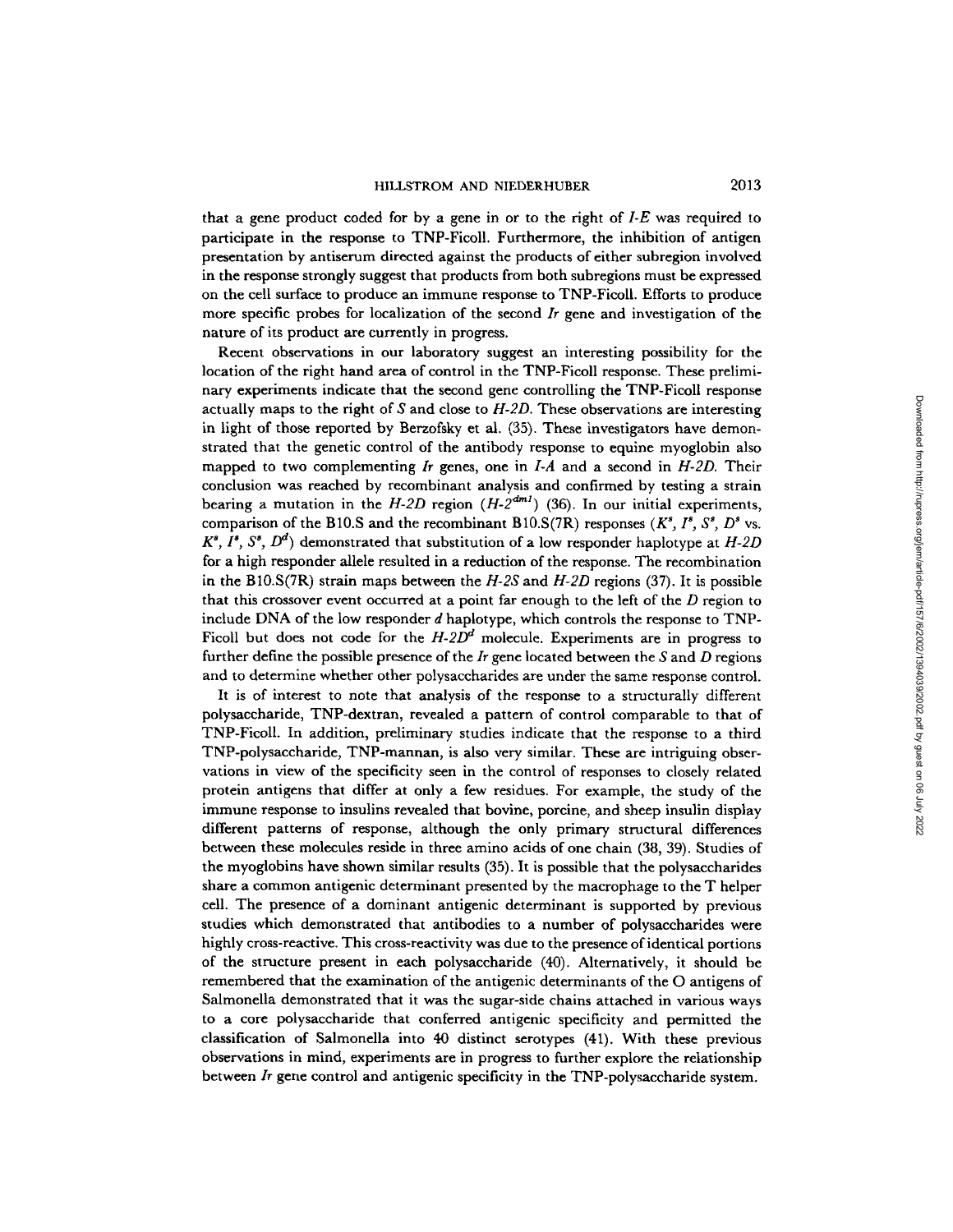## Summary

The primary in vitro antibody response to TNP-Ficoll was found to be under *H-2*  restricted *Ir* gene control. Strains  $B10(H-2^b)$ ,  $B10.A(H-2^a)$ , and  $B10.S(9R)$  ( $H-2^{14}$ ) were consistently low responders while strains  $D2.GD(H-2^{g2})$ ,  $B10.GD(H-2^{g2})$ , and  $B10.S(H-2<sup>s</sup>)$  were high responders. The in vitro TNP-Ficoll response in congenic recombinant and  $F_1$  hybrid mice demonstrated the requirement for complementation of two independent *Ir* genes. One *Ir* gene mapped in or to the left of the *I-A* subregion with high responder alleles being s or d. The second *Ir* gene mapped to the right of the *I-E* subregion and required b or s alleles for complementation. These results were further supported by the ability to block the TNP-Fieoll response by appropriate anti-Ia serum pretreatment of the antigen-presenting macrophages. When a structurally different polysaceharide antigen TNP-dextran was used, an identical pattern of restriction was observed.

*Received for publication 9 August 1982 and in revised form 3 February 1983.* 

## References

- 1. Martin, J. W., P. H. Maurer, and B. Benacerraf. 1971. Genetic control of immune responsiveness to a glutamic acid, alanine, tyrosine copolymer in mice. *J. Immunol.* 107:715.
- 2. Tada, T., M. Taniguchi, and C. S. David. 1977. Suppressive and enhancing T cell factors as I region gene products: properties and the subregion assignment. *Cold Spring Harbor Symp*. *Quant. Biol.* 41:119.
- 3. Miller, J. F. A. P., M. A. Vadas, A. Whitelaw, and J. Gamble. 1975. H-2 gene complex restricts transfer of delayed-type hypersensitivity in mice. *Proc. Natl. Acad. Sci. USA.* 72:5095.
- 4. Schwartz, R. H., M. E. Dorf, B. Benacerraf, and W. E. Paul. 1976. The requirement for two complementing *Ir-GL* $\phi$  immune response genes in the T lymphocyte proliferative response to poly-(Glu<sup>53</sup>Lys<sup>36</sup>Phe<sup>11</sup>). *J. Exp. Med.* **143:**897.
- 5. Katz, D. H., M. Graves, M. E. Dorf, H. Dimuzio, and B. Benacerraf. 1975. Cell interactions between histoincompatible T and B lymphocytes. VII. Cooperative responses between lymphoeytes are controlled by genes in the I region of the *H-2* complex. *J. Exp. Med.*  141:263.
- 6. Shevach, E. M., and A. S. Rosenthal. 1973. Function ofmacrophages in antigen recognition by guinea pig T lymphocytes. II. Role of the macrophage in the regulation of genetic control of the immune response. *J. Exp. Med.* 138:1213.
- 7. Marrack, P., and J. W. Kappler. 1978. The role of H-2-1inked genes in helper T-cell function. III. Expression of immune response genes for trinitrophenyl conjugates of poly-L-(Tyr, Glu)-poly-D,L-Ala-poly-L-Lys in B cells and macrophages. *J. Exp. Med.* 147:1596.
- 8. Yano, A., R. H. Schwartz, and W. E. Paul. 1977. Antigen presentation in the murine T lymphocyte proliferative response. I. Requirement for genetic identity at the major histocompatibility eomplex.J. *Exp. Med.* 146:828.
- 9. Yamashita, J., and E. M. Shevach. 1978. The histocompatibility restrictions on macrophage T-helper B-cell interaetion.J. *Exp. Med.* 148:1171.
- 10. Rosenthal, A. S., and E. M. Shevach. 1973. Function ofmacrophages in antigen recognition of guinea pig T lymphoeytes. I. Requirement for histocompatible macrophages and lymphocytes.J. *Exp. Med.* 138:1194.
- 11. Singer, A., K. S. Hatheock, and R. J. Hodes. 1979. Cellular and genetic control of antibody responses. V. Helper T-cell recognition of *H-2* determinants on accessory cells hut not Bcells.J. *Exp. Med.* 149:1208.
- 12. Mond, J. J., P. K. A. Mongini, D. Sieckman, and W. E. Paul. 1980. Role ofT lymphocytes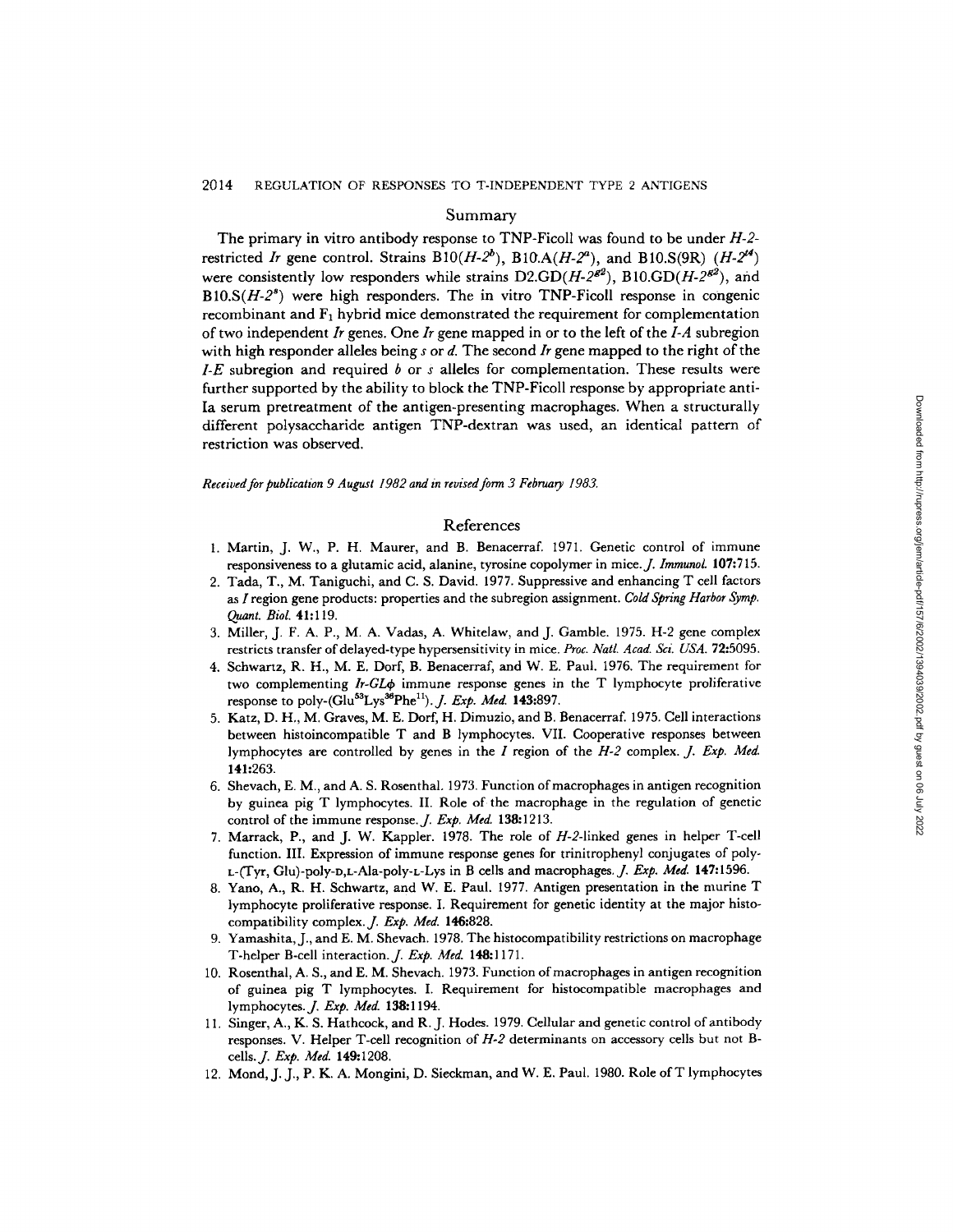in the response to TNP-AECM-Ficoll. *J. Immunol.* 125:1066.

- 13. Letvin, N. L., B. Benacerraf, and R. N. Germain. 1981. B-lymphocyte responses to trinitrophenyl-conjugated Ficoll: requirement for T lymphocytes and Ia-bearing adherent ceils. *Proc. Natl. Acad. Sci. USA.* 78:5113.
- 14. Morrissey, P. J., H. S. Boswell, I. Scher, and A. Singer. 1981. Role of accessory cells in B cell activation. IV. Ia<sup>+</sup> accessory cells are required for the *in vitro* generation of thymic independent type 2 antibody responses to polysaccharide antigens. *J. Immunol.* 127:1345.
- 15. Ahmed, A., I. Scher, S. O. Sharrow, A. H. Smith, W. E. Paul, D. H. Sachs, and K. W. Sell. 1977. B-lymphocyte heterogeneity: development and characterization of an alloantiserum which distinguishes B-lymphocyte differentiation antigens. *J. Exp. Med.* 145:101.
- 16. Mosier, D. E., B. M. Johnson, W. E. Paul, and P. R. McMaster. 1979. Cellular requirements for the primary *in vitro* antibody response to DNP-FicoI1. *J. Exp. Med.* 139:1354.
- 17. Inman, J. K. 1975. Thymus independent antigens: the preparation of covalent, hapten-Ficoll conjugates. *J. Immunol.* 114:704.
- 18. Lewis, G. K., and J. W. Goodman. 1977. Carrier detected anti-hapten responses by B-cell subsets.J. *Exp. Med.* 146:1.
- 19. David, C. S., D. C. Shreffler, and J. A. Frelinger. 1973. New lymphocyte antigen (Lna) controlled by the/r region of the mouse *H-2* complex. *Proc. Nat. Acad. Sci. USA.* 70:2509.
- 20. David, C. S. 1976. Serologic and genetic aspects of murine Ia antigens. *Transplant Rev.*  30.299.
- 21. Frelinger, J. A., J. E. Niederhuber, C. S. David, and D. C. Shreffier. 1974. Evidence for the expression of Ia (H-2 associated) antigens on thymus-derived lymphocytes. *J. Exp. Med.*  140:1273.
- 22. Mishell, R. I., and R. W. Dutton. 1967. Immunization of dissociated spleen cell cultures from normal mice.J. *Exp. Med.* 126:423.
- 23. Niederhuber, J. E., P. Allen, and L. Mayo. 1979. The expression of Ia determinants on macrophages required for the *in vitro* antibody response..], *lmmunol.* 122:1342.
- 24. Niederhuber, J. E., and P. Allen. 1980. Role of Lregion gene products in macrophage induction of an antibody response. II. Restriction at the level of  $T$  cell in recognition of  $I$ -J subregion macrophage determinants.J. *Exp. Med.* 151:1103.
- 25. Jerne, N. K., and A. A. Nordin. 1963. Plaque formation in agar by single antibodyproducing cells. *Science ( Wash. DC).* 140.405.
- 26. Bullock, W. W., and E. Moller. 1972. 'Spontaneous' B-cell activation due to loss of normal serum suppressor. *Eur. J. Immunol.* 2:514.
- 27. Rittenberg, M. B., and K. L. Pratt. 1969. Antitrinitrophenyl (TNP) plaque assay: primary response of BALB/c mice to soluble and particulate immunogens. *Proc. Soc. Exp. Biol. Med.*  132:575.
- 28. Boswell, H. S., S. O. Sharrow, and A. Singer. 1980. Role of accessory cells in B-cell activation. I. Maerophage presentation of TNP-Ficoll: evidence for macrophage-B cell interaction..]. *Immunol.* 124:989.
- 29. Mosier, D. E., E. A. Goldings, and K. Bottomly. 1979. Activation requirements of neonatal B-lymphocytes *in vitro* and *in vivo. In* B Lymphocytes in the Immune Response. M. Cooper, D. E. Mosier, I. Scher, and E. S.Vitteta, editors. Elsevier North-Holland, Inc. New York. 91-95.
- 30. Schwartz, R. H., C. S. David, D. H. Sachs, and W. E. Paul. 1976. T-lymphocyte enriched murine peritoneal exudate cells. III. Inhibition of antigen induced T-lymphocyte proliferation with anti-Ia antisera. *J. Immunol.* 117:531.
- 31. Dorf, M. E., and B. Benacerraf. 1975. Complementation of H-2-1inked /r-genes in the mouse. *Proc. Nat. Acad. Sci. USA.* 72:3671.
- 32. Jones, P. P., D. B. Murphy, and H. O. McDevitt. 1978. Two-gene control of the expression ofa murine Ia antigen.,]. *Exp. Med.* 148:925.

Downloaded from http://rupress.org/jern/article-pdf/157/6/2002/1394039/2002.pdf by guest on 06 July 2022 Downloaded from http://rupress.org/jem/article-pdf/157/6/2002/1394039/2002.pdf by guest on 06 July 2022